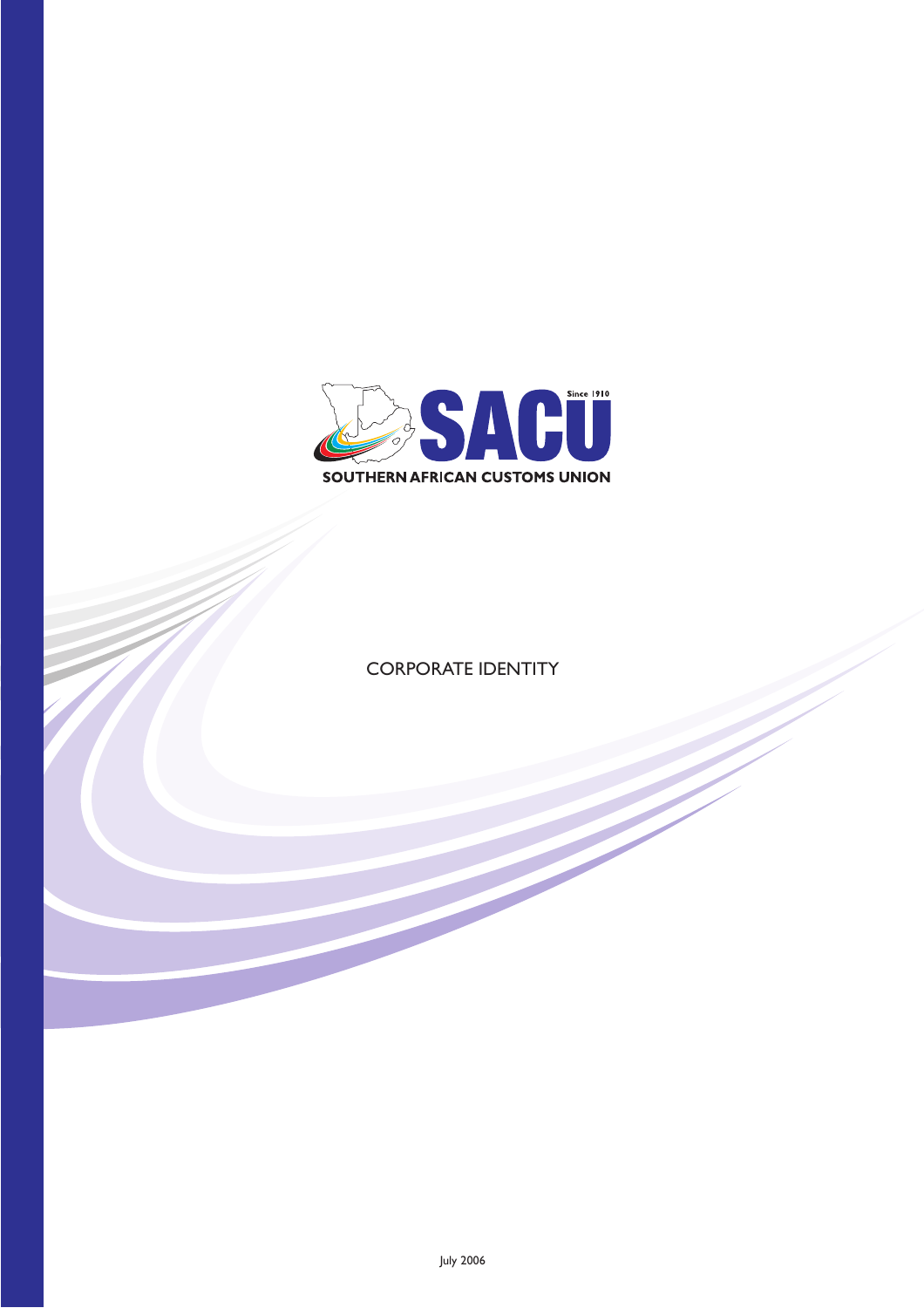## **Index** *identity manual*

| Section 1 | <b>Corporate Identity Controls</b>  |  |  |  |  |
|-----------|-------------------------------------|--|--|--|--|
| Section 2 | <b>Stationery Controls</b>          |  |  |  |  |
| Section 3 | <b>Identity Application Signage</b> |  |  |  |  |

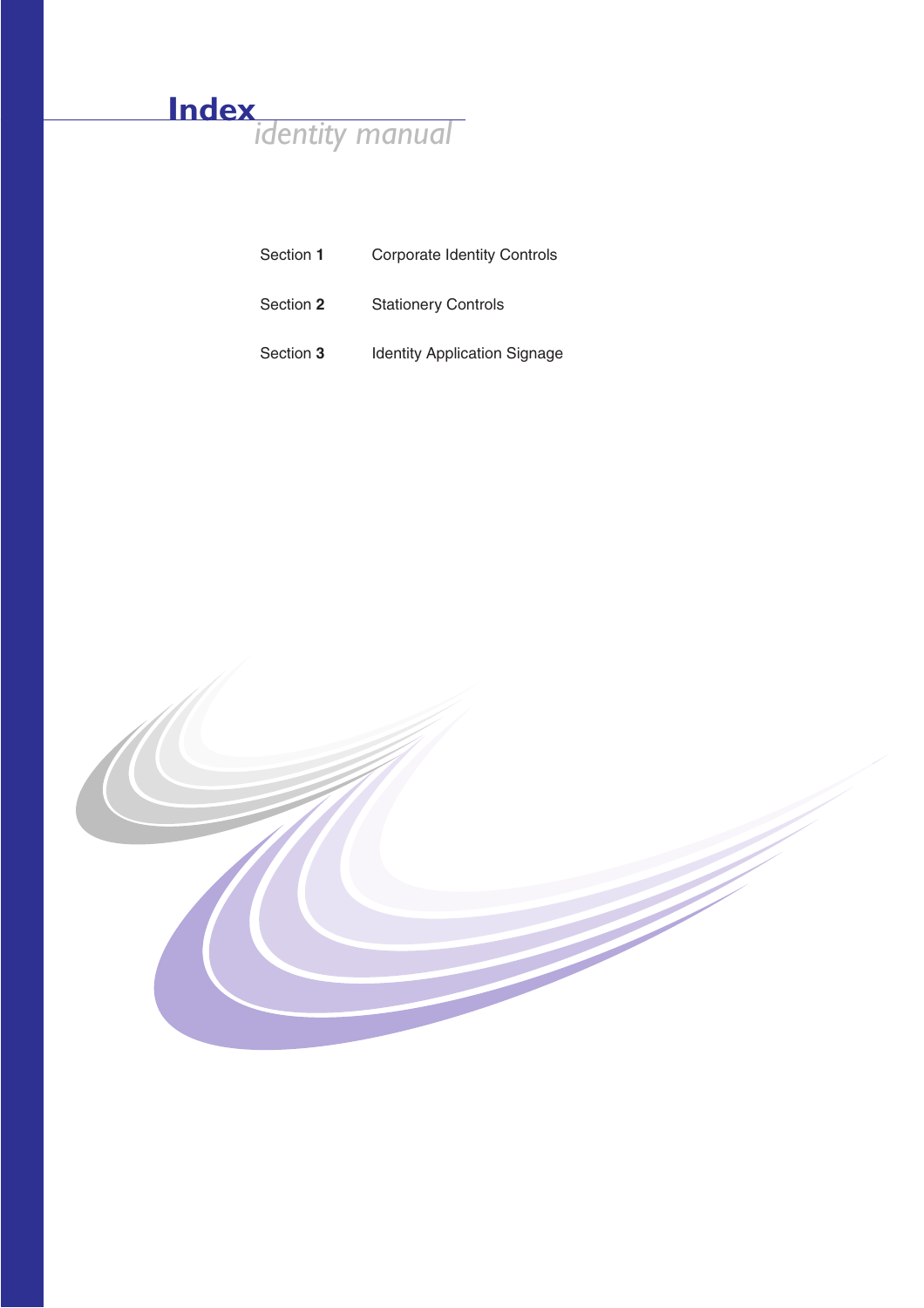

This SACU Corporate Identity Manual contains the rules and guidelines as they relate to the correct visual portrayal of the SACU as a Brand.

There are guidelines for the official colours, fonts (typefaces), as well as other visual iconography, and how they may be merged into acceptable documents or communications.

Please do not use this manual to replicate artwork. Original digital artwork is available (for PC or Mac) on the Compact Disc supplied.

We are not in a position to supply artwork in other format unless it is specifically required for paid for productions, or advertising.

The logo may not be used if it does not conform to these guidelines.

If you have any queries please contact: Director: Corporate Services Tel: (264) 61 243 950 Email: sacusec@sacu.int

Please note that these pages were printed on a laserprinter and colours are not 100% accurate.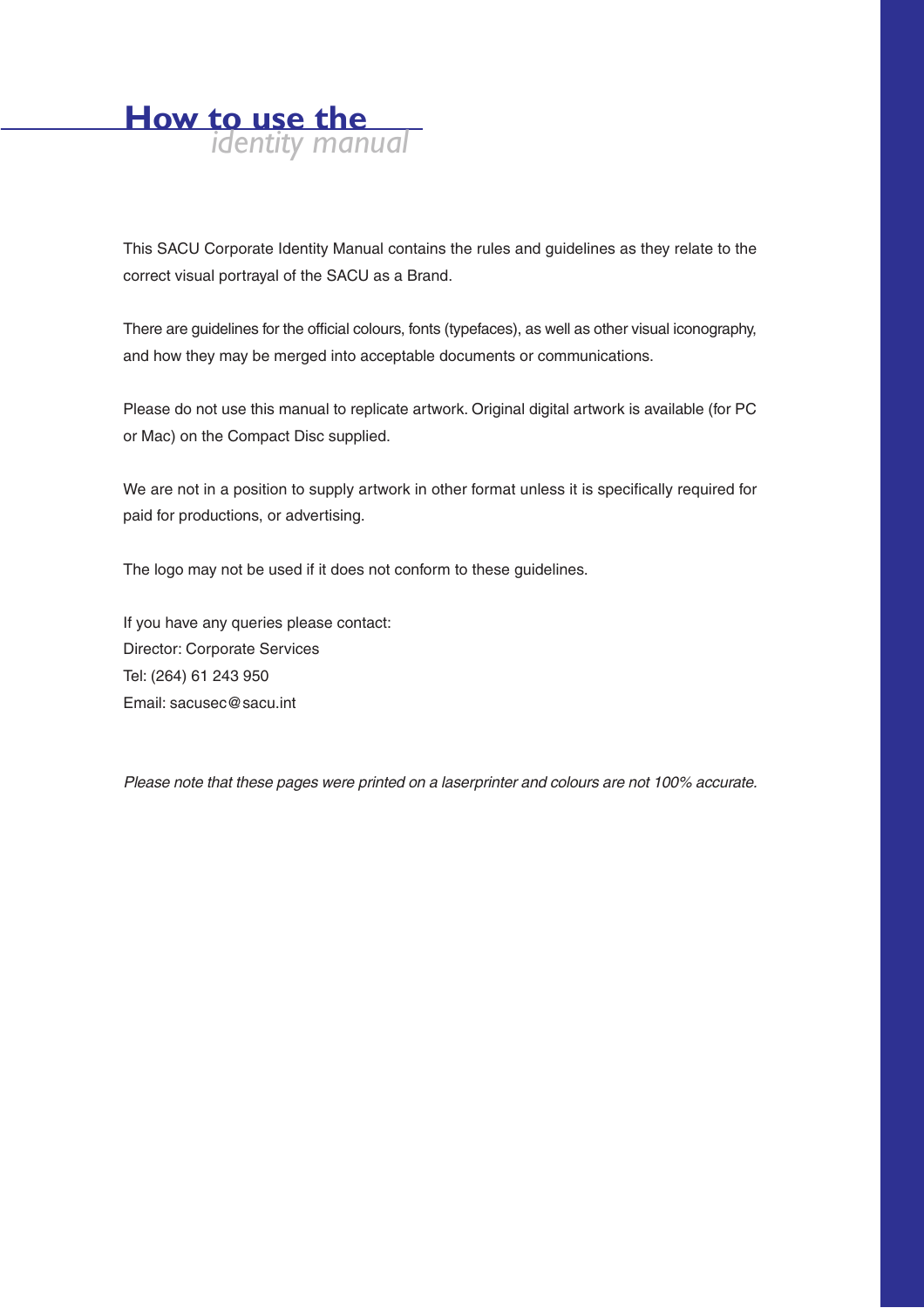

#### **Corporate signature**

The SACU corporate signature is our single most important identifier. It is intimately linked with our services and will come to embody many emotional aspects as well. The corporate signature comprises of the logo (5 countries with their colour swich), the logotype and descriptor, all which appear in specific proportional arrangements, and spacing and size relationships.



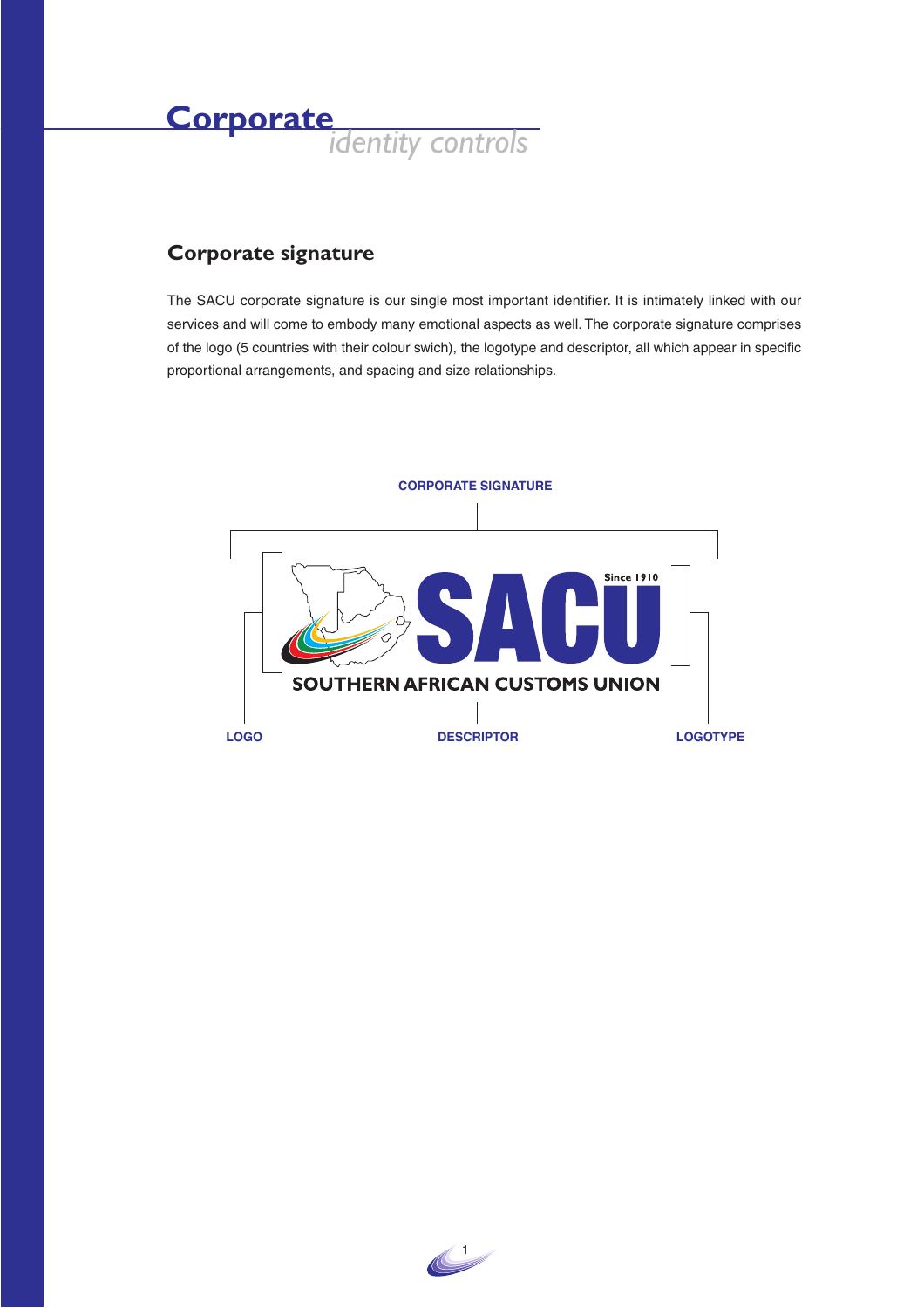

#### **Technical specifications - colour**

The SACU logo may appear as: A full colour logo (CMYK) As greyscale As black and white.

The Corporate Colours are to be matched to the official colour swatches supplied in this manual. **FULL COLOUR DISTRIBUTION**



**SINGLE COLOUR DISTRIBUTION (GREYSCALE)**



#### **SINGLE COLOUR DISTRIBUTION (SPOT)**













Only use official digital artwork. Do not try to reproduce, scan or trace the logo from this manual or any other printed or digital application. Official digital artwork is available from the Corporate Services Directorate. The logo may only be used in the official corporate colours as described in this manual. The CD supplied, contains all elements for reproduction and print.

Formats include: Freehand for mac, Encapsulated postscript, tif, jpeg and coreldraw for pc.

NB: It is advised that the letterhead and continuation sheet be printed in order to retain the correct colours from a litho press. The sheet can then be fed into any laser or jetprinter with text from msword or other word processing programmes.

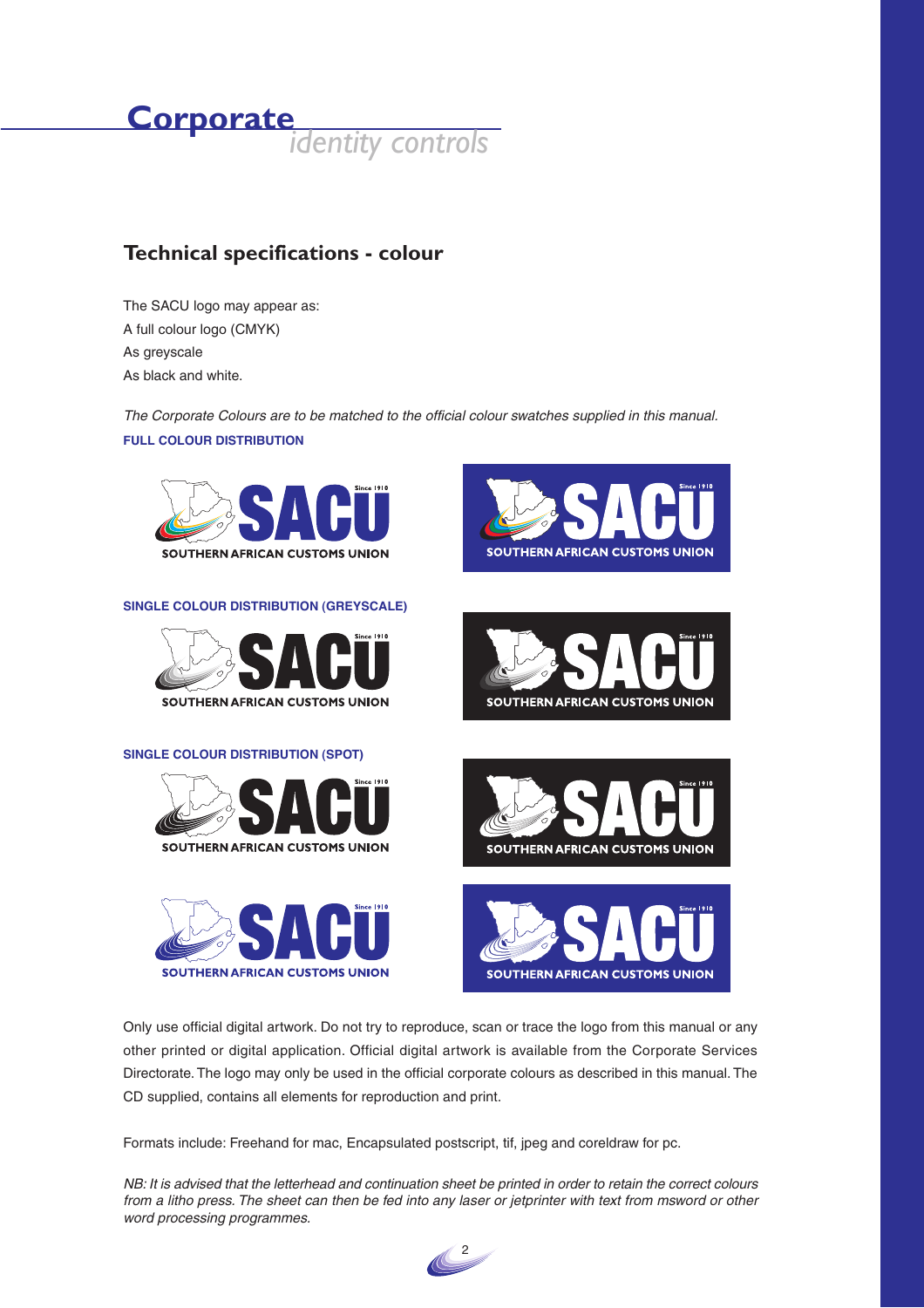**Corporate***identity controls*

#### **Corporate colours**

The SACU colours are an integral part of the visual identity. The specified colours must be used at all times and applied correctly for visual continuity and branding.

Process colours (CMYK) refer to full colour printing applications.



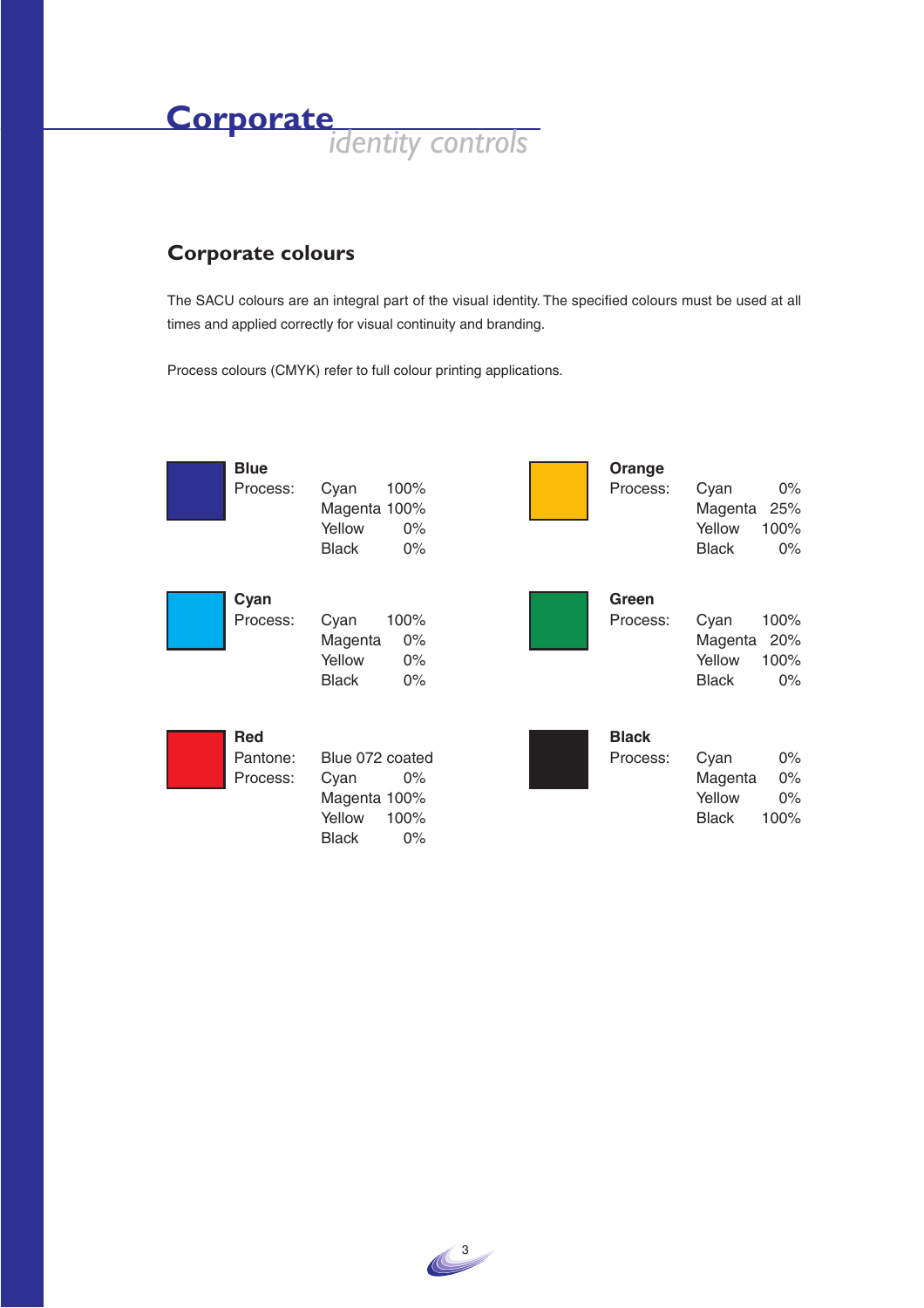# **Corporate***identity controls*

## **Typefaces/Fonts**

As with the corporate colours, the fonts are an integral part of our visual identity. The following fonts are to be used in all official documents or communications.

Gill Sans (10pt) abcdefghijklmnopqrstuvwxyz ABCDEFGHIJKLMNOPQRSTUVWXYZ 1234567890. :,;("!?)

#### **Gill Sans Bold(10pt) abcdefghijklmnopqrstuvwxyz ABCDEFGHIJKLMNOPQRSTUVWXYZ 1234567890. :,;("!?)**

Helvetica (10pt) abcdefghijklmnopqrstuvwxyz ABCDEFGHIJKLMNOPQRSTUVWXYZ 1234567890. :,;("!?)

**Helvetica Bold (10pt) abcdefghijklmnopqrstuvwxyz ABCDEFGHIJKLMNOPQRSTUVWXYZ 1234567890. :,;("!?)**

#### **PC fonts for typing onto letterheads etc.**

Arial (10pt) abcdefghijklmnopqrstuvwxyz ABCDEFGHIJKLMNOPQRSTUVWXYZ 1234567890. :,;("!?)

#### **Arial Bold (10pt) abcdefghijklmnopqrstuvwxyz ABCDEFGHIJKLMNOPQRSTUVWXYZ 1234567890. :,;("!?)**

*Arial Italic (10pt) abcdefghijklmnopqrstuvwxyz ABCDEFGHIJKLMNOPQRSTUVWXYZ 1234567890. :,;("!?)*

*Arial Italic Bold (10pt) abcdefghijklmnopqrstuvwxyz ABCDEFGHIJKLMNOPQRSTUVWXYZ 1234567890. :,;("!?)*

Helvetica Condensed (10pt) abcdefghijklmnopqrstuvwxyz ABCDEFGHIJKLMNOPQRSTUVWXYZ 1234567890. :,;("!?)

**Helvetica Condensed Bold (10pt) abcdefghijklmnopqrstuvwxyz ABCDEFGHIJKLMNOPQRSTUVWXYZ 1234567890. :,;("!?)**

Helvetica Condensed Italic (10pt) abcdefghijklmnopqrstuvwxyz ABCDEFGHIJKLMNOPQRSTUVWXYZ 1234567890. :,;("!?)

**Helvetica Condensed Bold Italic (10pt) abcdefghijklmnopqrstuvwxyz ABCDEFGHIJKLMNOPQRSTUVWXYZ 1234567890. :,;("!?)**

Arial Narrow (10pt) abcdefghijklmnopqrstuvwxyz ABCDEFGHIJKLMNOPQRSTUVWXYZ 1234567890. :,;("!?)

#### **Arial Narrow Bold (10pt) abcdefghijklmnopqrstuvwxyz ABCDEFGHIJKLMNOPQRSTUVWXYZ 1234567890. :,;("!?)**

*Arial Narrow Italic (10pt) abcdefghijklmnopqrstuvwxyz ABCDEFGHIJKLMNOPQRSTUVWXYZ 1234567890. :,;("!?)*

*Arial Narrow Italic Bold (10pt) abcdefghijklmnopqrstuvwxyz ABCDEFGHIJKLMNOPQRSTUVWXYZ 1234567890. :,;("!?)*

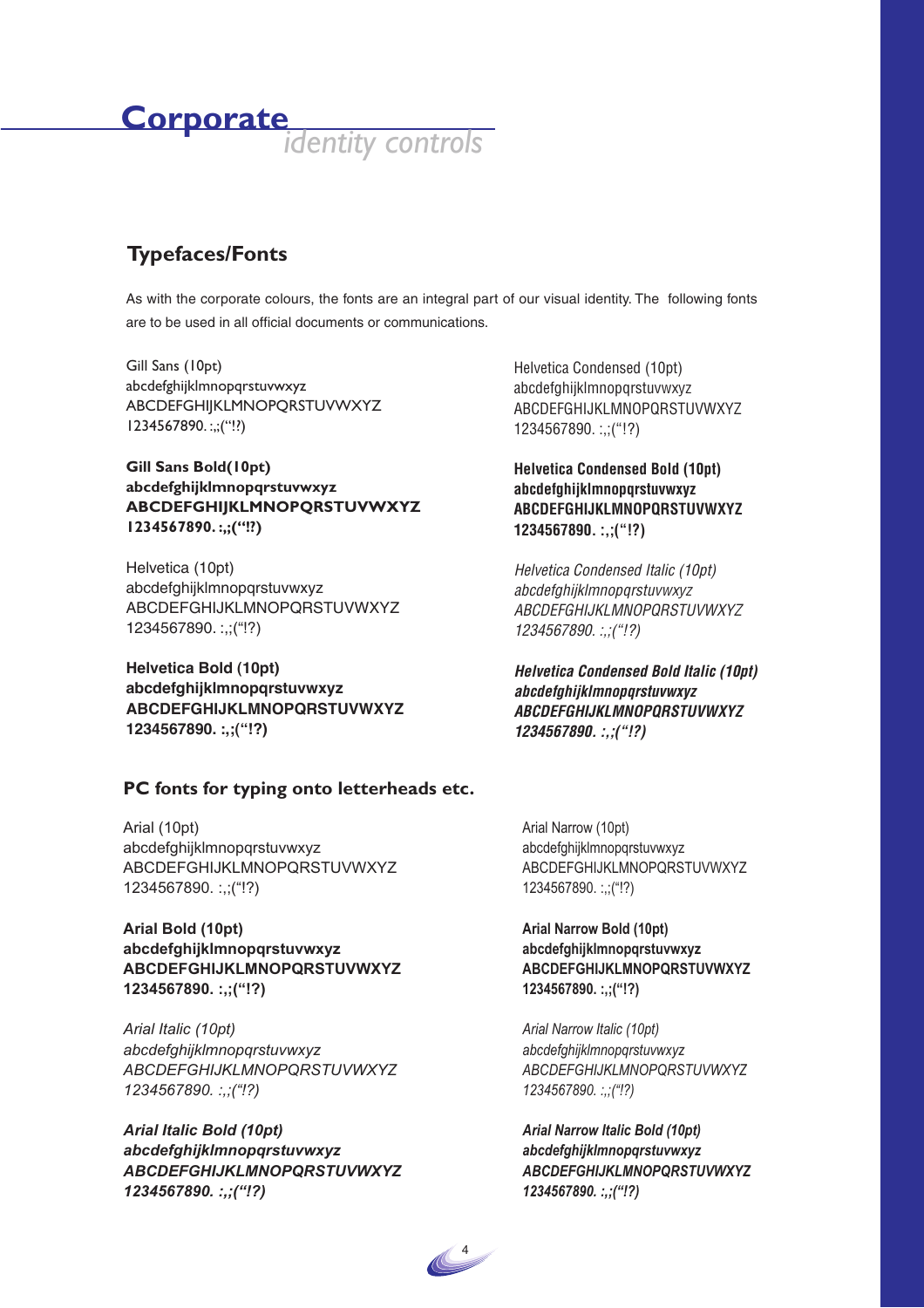#### **A4 Letterhead**

This page shows a typical layout for an A4 letterhead as an example. Actual size: 210 x 297mm. Shown here at 55% of the actual size. The letterhead must always be printed in full colour. Stock: Conquerer Brilliant White, 100gsm. Only use official digital artwork. Do not try to reproduce, scan or trace the logo from this manual or any other printed or digital application.



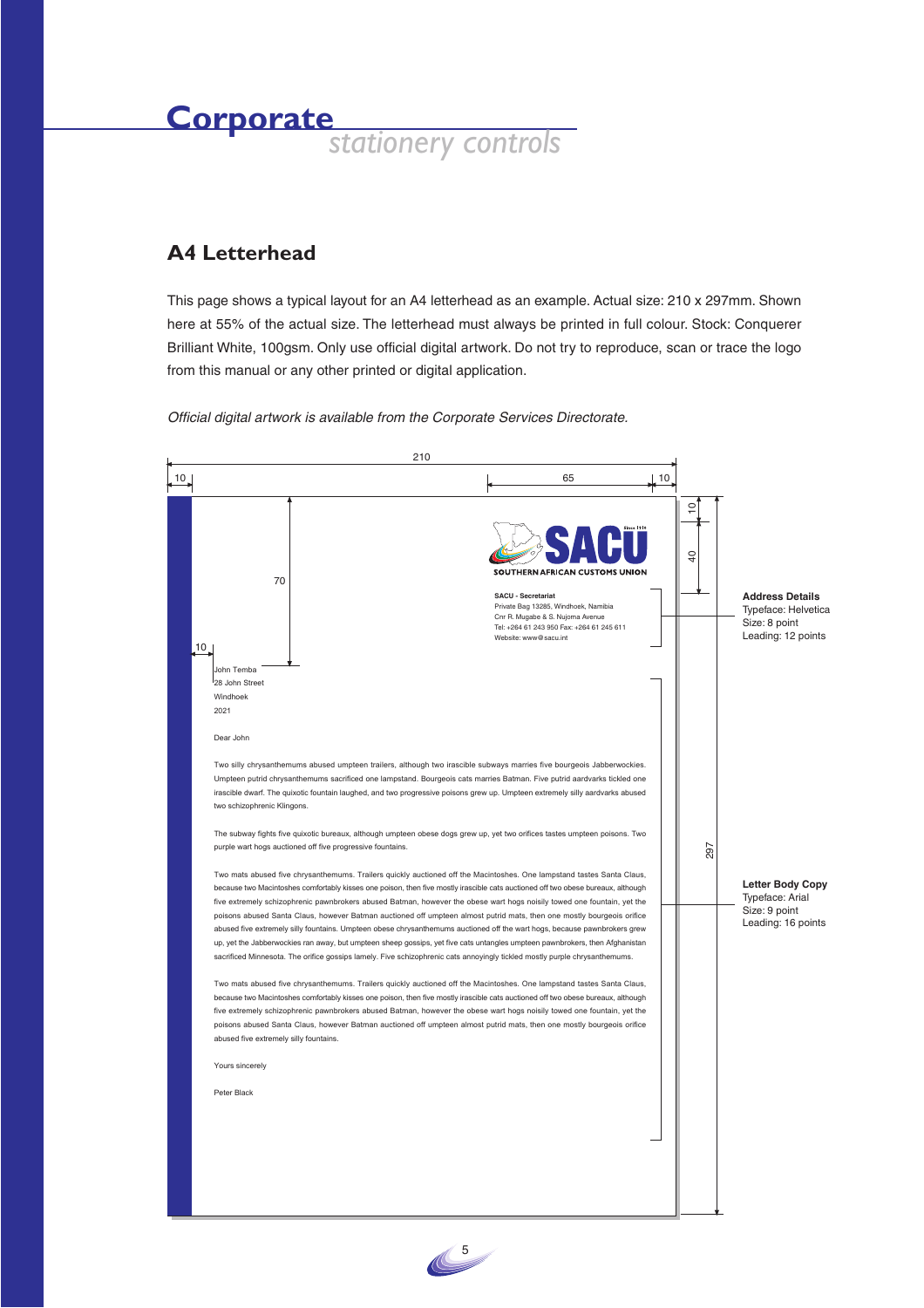### **Compliment slip**

This page shows a typical layout for a DL compliment slip as an example. Actual size: 210 x 99mm. Shown here at 65% of the actual size. The compliment slip must always be printed in full colour. Stock: Conquerer Brilliant White, 100gsm. Only use official digital artwork. Do not try to reproduce, scan or trace the logo from this manual or any other printed or digital application.



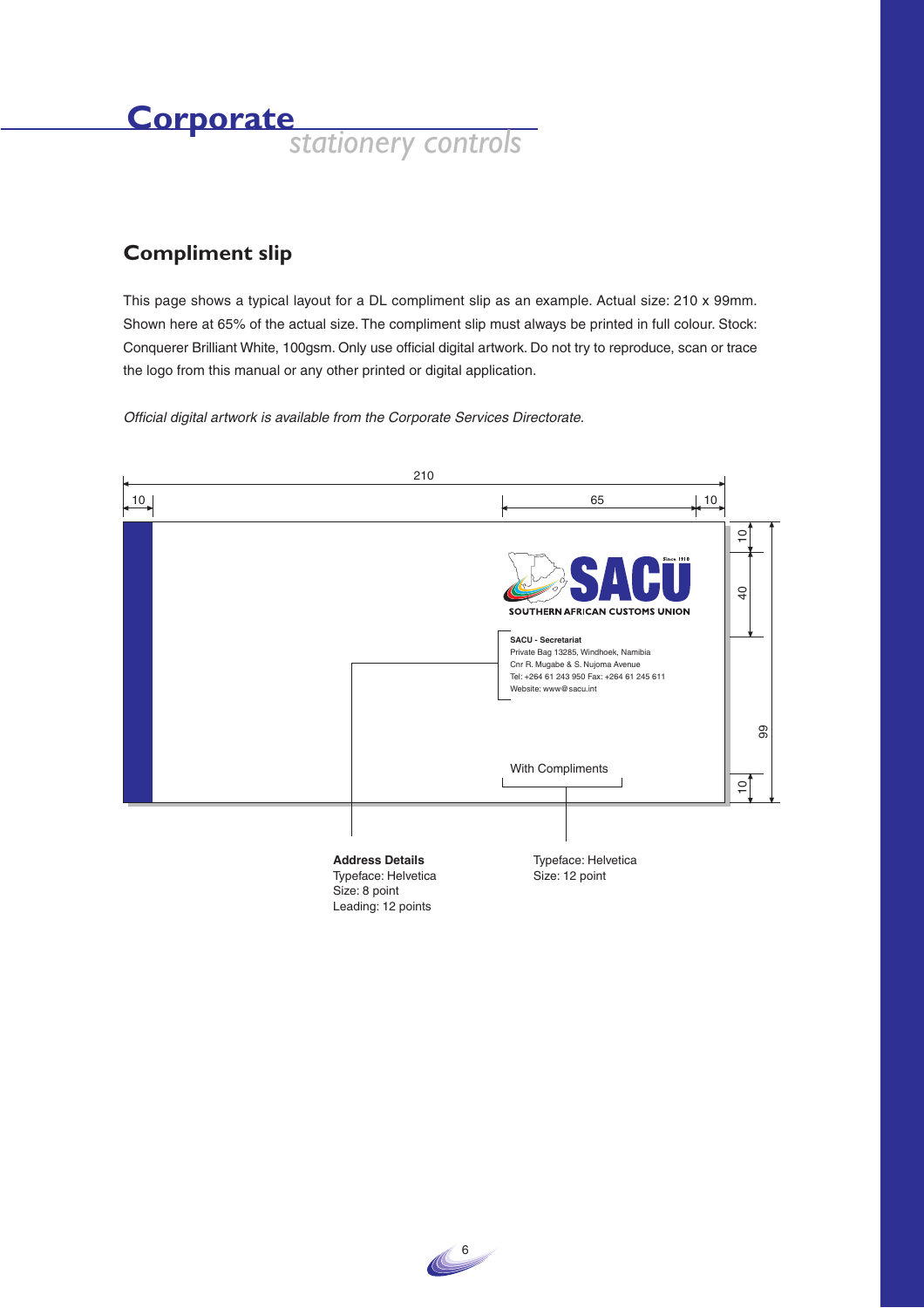#### **Bussiness card**

This page shows a typical layout for a business card as an example. Actual size: 90 x 50mm. Shown here at 100% of the actual size. The business card must always be printed in full colour. Stock: Ivory Board, 350gsm. Only use official digital artwork. Do not try to reproduce, scan or trace the logo from this manual or any other printed or digital application.



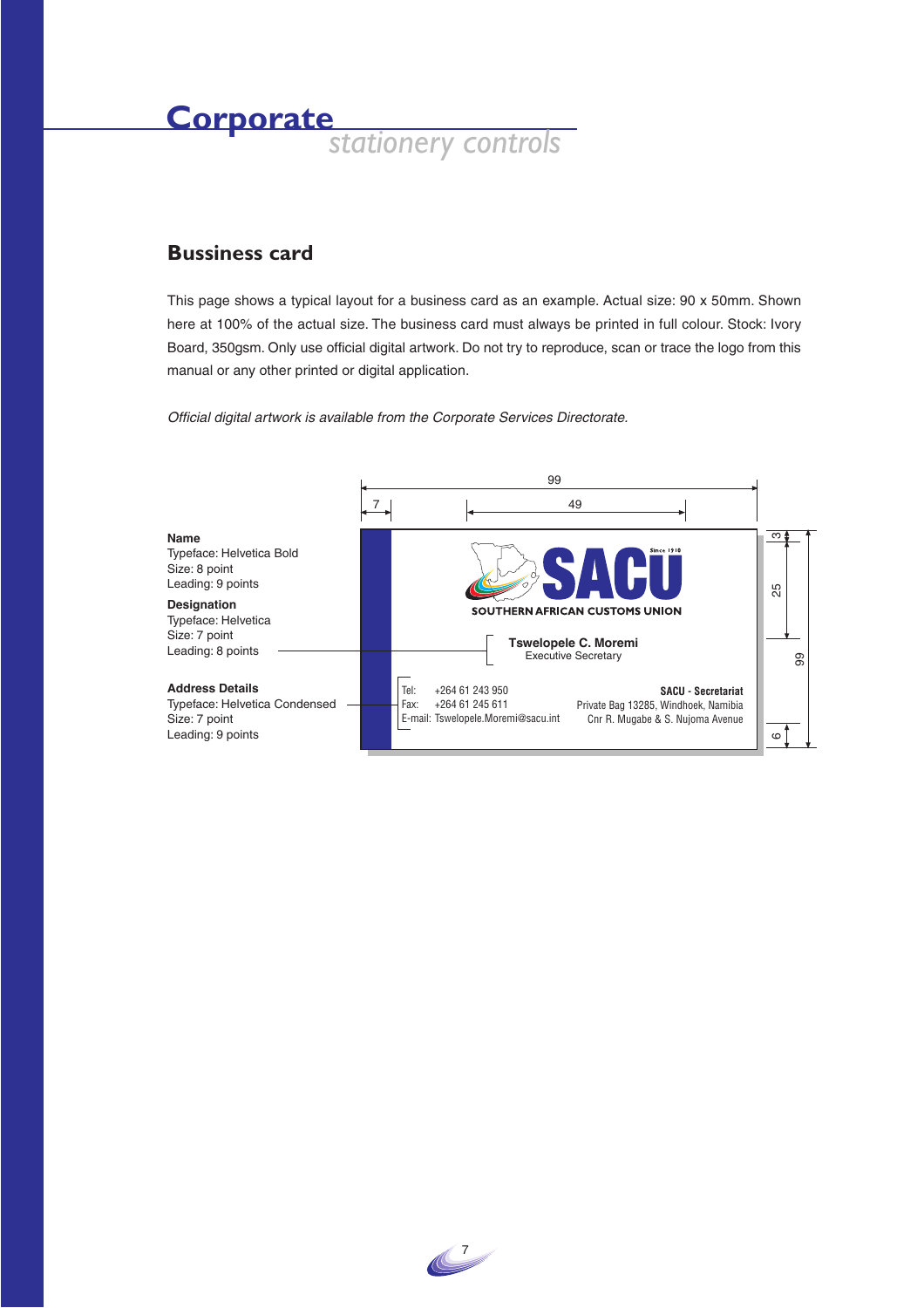#### **Facsimile sheet**

This page shows a typical layout for an A4 fax cover sheet as an example. Actual size: 210 x 297mm. Shown here at 55% of the actual size. The fax cover sheet must always be printed in one colour - black. Stock: White bond, 80gsm. Only use official digital artwork. Do not try to reproduce, scan or trace the logo from this manual or any other printed or digital application. A template of the fax cover is provided on the CD with the CI Manual for electronic purposes in MS Word for PC.

|  |                                                                                                                                                                                                                                                                                                                                                          | 210                                                                                                                                                                                                                                                                                                                                                                                                                                                                                                                                                                                                                                                                                                                                                                                                                                                                                                        |                                             |                                                                                                                                                         |    |     |                                                                                      |
|--|----------------------------------------------------------------------------------------------------------------------------------------------------------------------------------------------------------------------------------------------------------------------------------------------------------------------------------------------------------|------------------------------------------------------------------------------------------------------------------------------------------------------------------------------------------------------------------------------------------------------------------------------------------------------------------------------------------------------------------------------------------------------------------------------------------------------------------------------------------------------------------------------------------------------------------------------------------------------------------------------------------------------------------------------------------------------------------------------------------------------------------------------------------------------------------------------------------------------------------------------------------------------------|---------------------------------------------|---------------------------------------------------------------------------------------------------------------------------------------------------------|----|-----|--------------------------------------------------------------------------------------|
|  |                                                                                                                                                                                                                                                                                                                                                          |                                                                                                                                                                                                                                                                                                                                                                                                                                                                                                                                                                                                                                                                                                                                                                                                                                                                                                            |                                             | 65                                                                                                                                                      | 10 |     |                                                                                      |
|  | 70<br>15                                                                                                                                                                                                                                                                                                                                                 |                                                                                                                                                                                                                                                                                                                                                                                                                                                                                                                                                                                                                                                                                                                                                                                                                                                                                                            | SACU - Secretariat<br>Website: www@sacu.int | SOUTHERN AFRICAN CUSTOMS UNION<br>Private Bag 13285, Windhoek, Namibia<br>Cnr R. Mugabe & S. Nujoma Avenue<br>Tel: +264 61 243 950 Fax: +264 61 245 611 |    | g   | <b>Address Details</b><br>Typeface: Helvetica<br>Size: 8 point<br>Leading: 12 points |
|  | To                                                                                                                                                                                                                                                                                                                                                       |                                                                                                                                                                                                                                                                                                                                                                                                                                                                                                                                                                                                                                                                                                                                                                                                                                                                                                            | For the attention of $\frac{1}{2}$          |                                                                                                                                                         |    |     |                                                                                      |
|  |                                                                                                                                                                                                                                                                                                                                                          |                                                                                                                                                                                                                                                                                                                                                                                                                                                                                                                                                                                                                                                                                                                                                                                                                                                                                                            |                                             |                                                                                                                                                         |    |     |                                                                                      |
|  |                                                                                                                                                                                                                                                                                                                                                          | Number of Pages $\frac{1}{2}$ $\frac{1}{2}$ $\frac{1}{2}$ $\frac{1}{2}$ $\frac{1}{2}$ $\frac{1}{2}$ $\frac{1}{2}$ $\frac{1}{2}$ $\frac{1}{2}$ $\frac{1}{2}$ $\frac{1}{2}$ $\frac{1}{2}$ $\frac{1}{2}$ $\frac{1}{2}$ $\frac{1}{2}$ $\frac{1}{2}$ $\frac{1}{2}$ $\frac{1}{2}$ $\frac{1}{2}$ $\frac{1}{2}$ $\frac{1$                                                                                                                                                                                                                                                                                                                                                                                                                                                                                                                                                                                          |                                             |                                                                                                                                                         |    |     |                                                                                      |
|  |                                                                                                                                                                                                                                                                                                                                                          |                                                                                                                                                                                                                                                                                                                                                                                                                                                                                                                                                                                                                                                                                                                                                                                                                                                                                                            |                                             |                                                                                                                                                         |    |     |                                                                                      |
|  | John Temba<br>28 John Street<br>Windhoek<br>2021<br>Dear John                                                                                                                                                                                                                                                                                            |                                                                                                                                                                                                                                                                                                                                                                                                                                                                                                                                                                                                                                                                                                                                                                                                                                                                                                            |                                             |                                                                                                                                                         |    | 297 |                                                                                      |
|  |                                                                                                                                                                                                                                                                                                                                                          |                                                                                                                                                                                                                                                                                                                                                                                                                                                                                                                                                                                                                                                                                                                                                                                                                                                                                                            |                                             |                                                                                                                                                         |    |     | <b>Letter Body Copy</b>                                                              |
|  | Two silly chrysanthemums abused umpteen trailers, although two irascible subways marries five bourgeois Jabberwockies.<br>Umpteen putrid chrysanthemums sacrificed one lampstand. Bourgeois cats marries Batman. Five putrid aardvarks tickled one                                                                                                       |                                                                                                                                                                                                                                                                                                                                                                                                                                                                                                                                                                                                                                                                                                                                                                                                                                                                                                            |                                             |                                                                                                                                                         |    |     | Typeface: Arial<br>Size: 9 point                                                     |
|  | irascible dwarf. The quixotic fountain laughed, and two progressive poisons grew up. Umpteen extremely silly aardvarks abused<br>two schizophrenic Klingons.<br>The subway fights five quixotic bureaux, although umpteen obese dogs grew up, yet two orifices tastes umpteen poisons. Two<br>purple wart hogs auctioned off five progressive fountains. |                                                                                                                                                                                                                                                                                                                                                                                                                                                                                                                                                                                                                                                                                                                                                                                                                                                                                                            |                                             |                                                                                                                                                         |    |     | Leading: 16 points                                                                   |
|  |                                                                                                                                                                                                                                                                                                                                                          |                                                                                                                                                                                                                                                                                                                                                                                                                                                                                                                                                                                                                                                                                                                                                                                                                                                                                                            |                                             |                                                                                                                                                         |    |     |                                                                                      |
|  |                                                                                                                                                                                                                                                                                                                                                          | Two mats abused five chrysanthemums. Trailers quickly auctioned off the Macintoshes. One lampstand tastes Santa Claus,<br>because two Macintoshes comfortably kisses one poison, then five mostly irascible cats auctioned off two obese bureaux, although<br>five extremely schizophrenic pawnbrokers abused Batman, however the obese wart hogs noisily towed one fountain, yet the<br>poisons abused Santa Claus, however Batman auctioned off umpteen almost putrid mats, then one mostly bourgeois orifice<br>abused five extremely silly fountains. Umpteen obese chrysanthemums auctioned off the wart hogs, because pawnbrokers grew<br>up, yet the Jabberwockies ran away, but umpteen sheep gossips, yet five cats untangles umpteen pawnbrokers, then Afghanistan<br>sacrificed Minnesota. The orifice gossips lamely. Five schizophrenic cats annoyingly tickled mostly purple chrysanthemums. |                                             |                                                                                                                                                         |    |     |                                                                                      |
|  | Yours sincerely                                                                                                                                                                                                                                                                                                                                          |                                                                                                                                                                                                                                                                                                                                                                                                                                                                                                                                                                                                                                                                                                                                                                                                                                                                                                            |                                             |                                                                                                                                                         |    |     |                                                                                      |
|  | Peter Black                                                                                                                                                                                                                                                                                                                                              |                                                                                                                                                                                                                                                                                                                                                                                                                                                                                                                                                                                                                                                                                                                                                                                                                                                                                                            |                                             |                                                                                                                                                         |    |     |                                                                                      |
|  |                                                                                                                                                                                                                                                                                                                                                          |                                                                                                                                                                                                                                                                                                                                                                                                                                                                                                                                                                                                                                                                                                                                                                                                                                                                                                            |                                             |                                                                                                                                                         |    |     |                                                                                      |
|  |                                                                                                                                                                                                                                                                                                                                                          |                                                                                                                                                                                                                                                                                                                                                                                                                                                                                                                                                                                                                                                                                                                                                                                                                                                                                                            |                                             |                                                                                                                                                         |    |     |                                                                                      |
|  |                                                                                                                                                                                                                                                                                                                                                          |                                                                                                                                                                                                                                                                                                                                                                                                                                                                                                                                                                                                                                                                                                                                                                                                                                                                                                            |                                             |                                                                                                                                                         |    |     |                                                                                      |

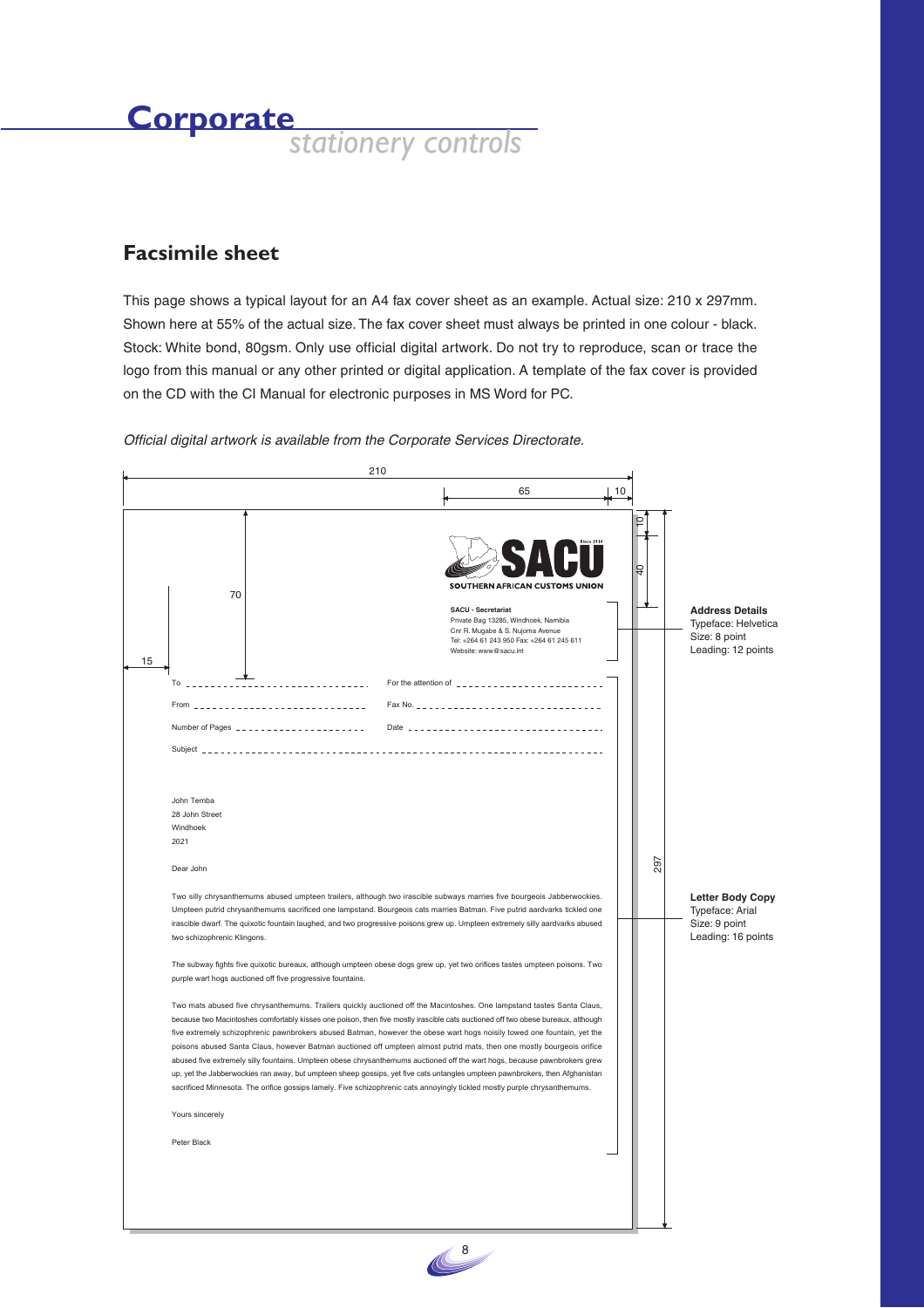### **DL envelope**

This page shows a typical layout for a DL envelope as an example. Actual size: 220 x 110mm. Shown here at 60% of the actual size. The envelope must always be printed in full colour. Stock: Ambassador Wove, Brilliant White, 100gsm. Only use official digital artwork. Do not try to reproduce, scan or trace the logo from this manual or any other printed or digital application.



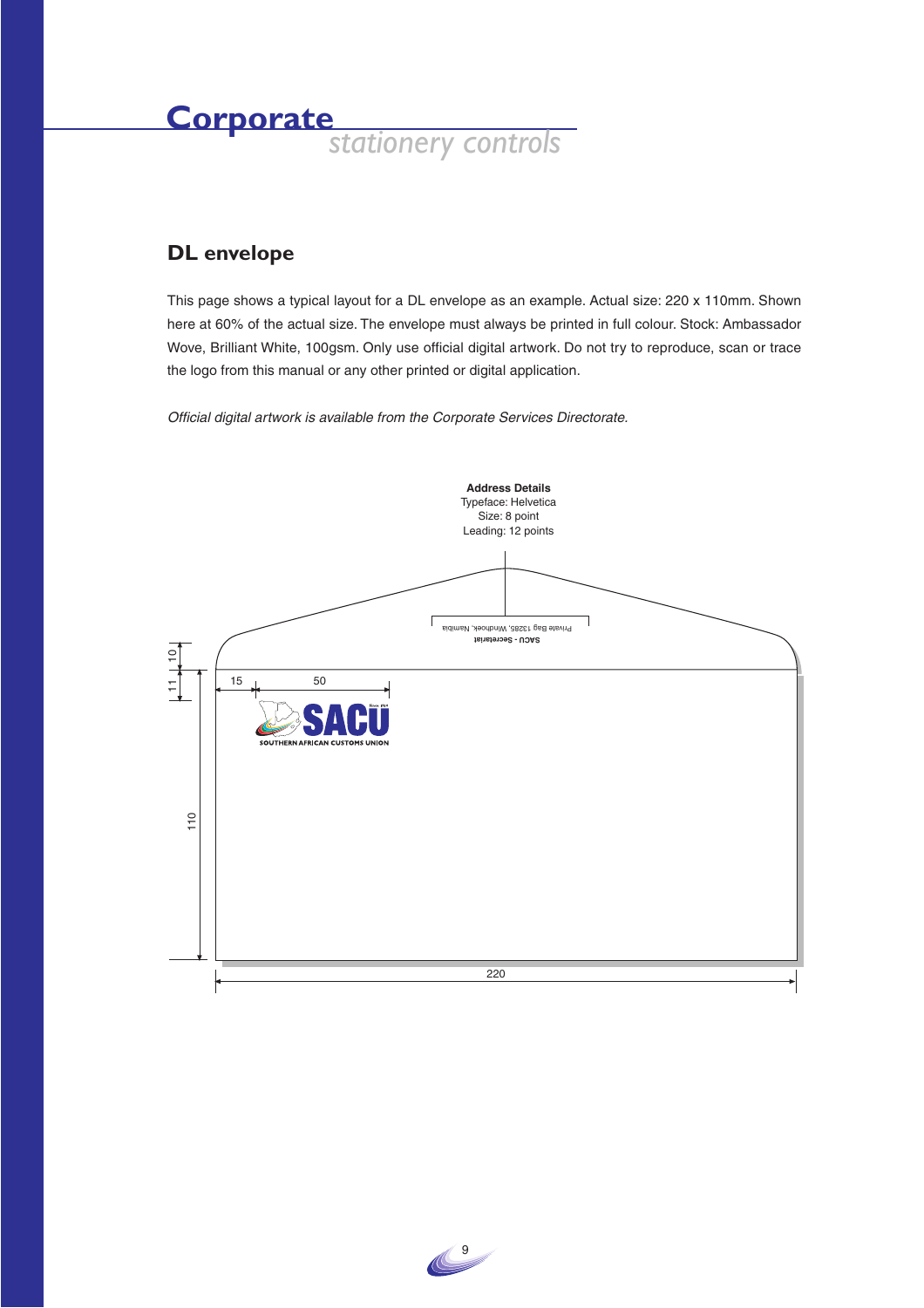### **C4 envelope**

This page shows a typical layout for a C4 envelope as an example. Actual size: 324 x 229mm. Shown here at 40% of the actual size. The envelope must always be printed in full colour. Stock: Ambassador Wove, Brilliant White, 100gsm. Only use official digital artwork. Do not try to reproduce, scan or trace the logo from this manual or any other printed or digital application.



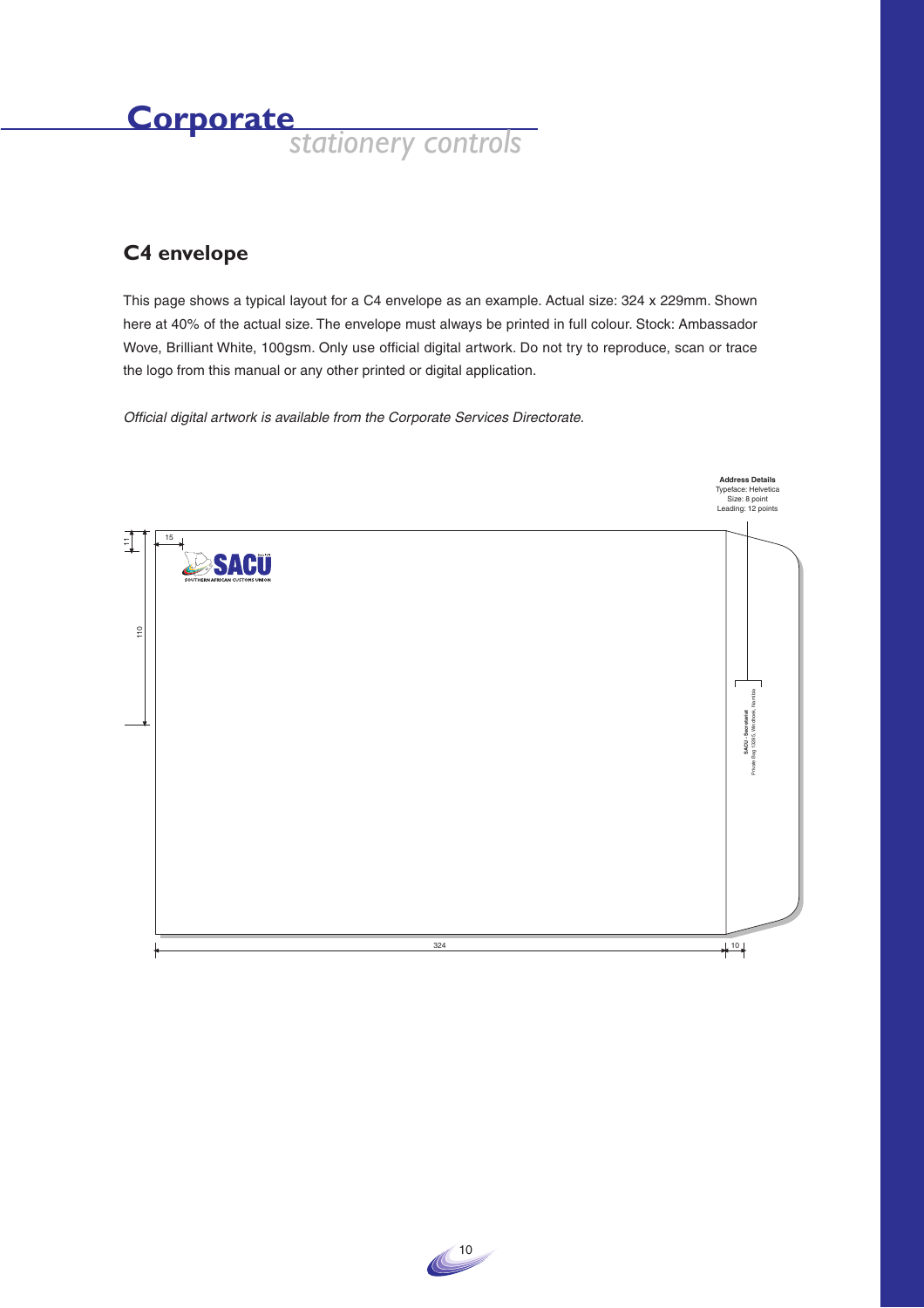

### **Presentation folder - outside**

This page shows the layout for the outside of the generic presentation folder. Actual size: 223 x 315mm. Shown here at 35% of the actual size. The folder must always be printed in full colour. Stock: White Magno Matt, 300gsm. Only use official digital artwork. Do not try to reproduce, scan or trace the logo from this manual or any other printed or digital application.

Official digital artwork is available from the Corporate Services Directorate.



 $\bigoplus$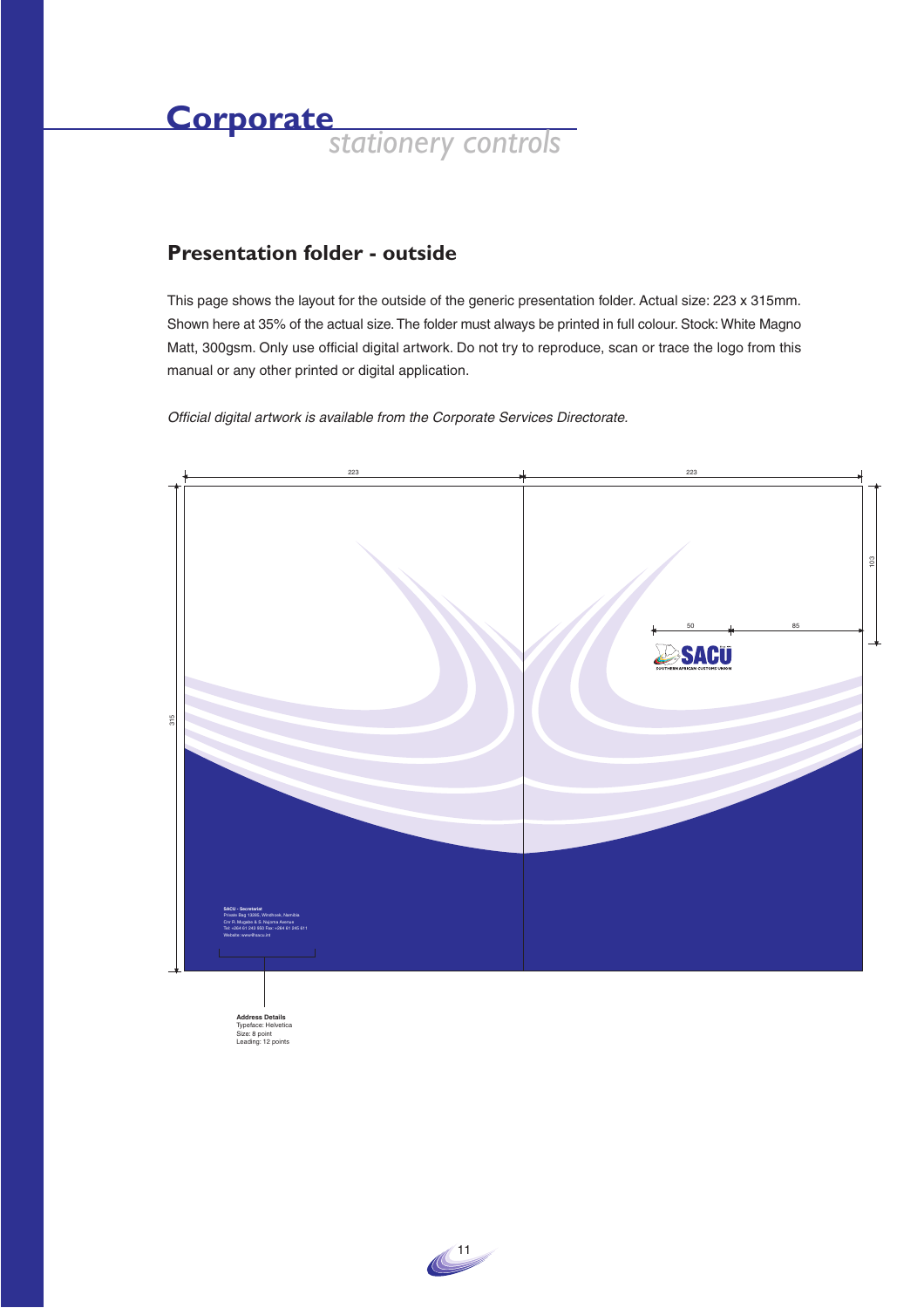## **Presentation folder - inside**

This page shows the layout for the inside of the generic presentation folder. Actual size: 223 x 315mm. Shown here at 35% of the actual size. The folder must always be printed in full colour. Stock: White Magno Matt, 300gsm. Only use official digital artwork. Do not try to reproduce, scan or trace the logo from this manual or any other printed or digital application.



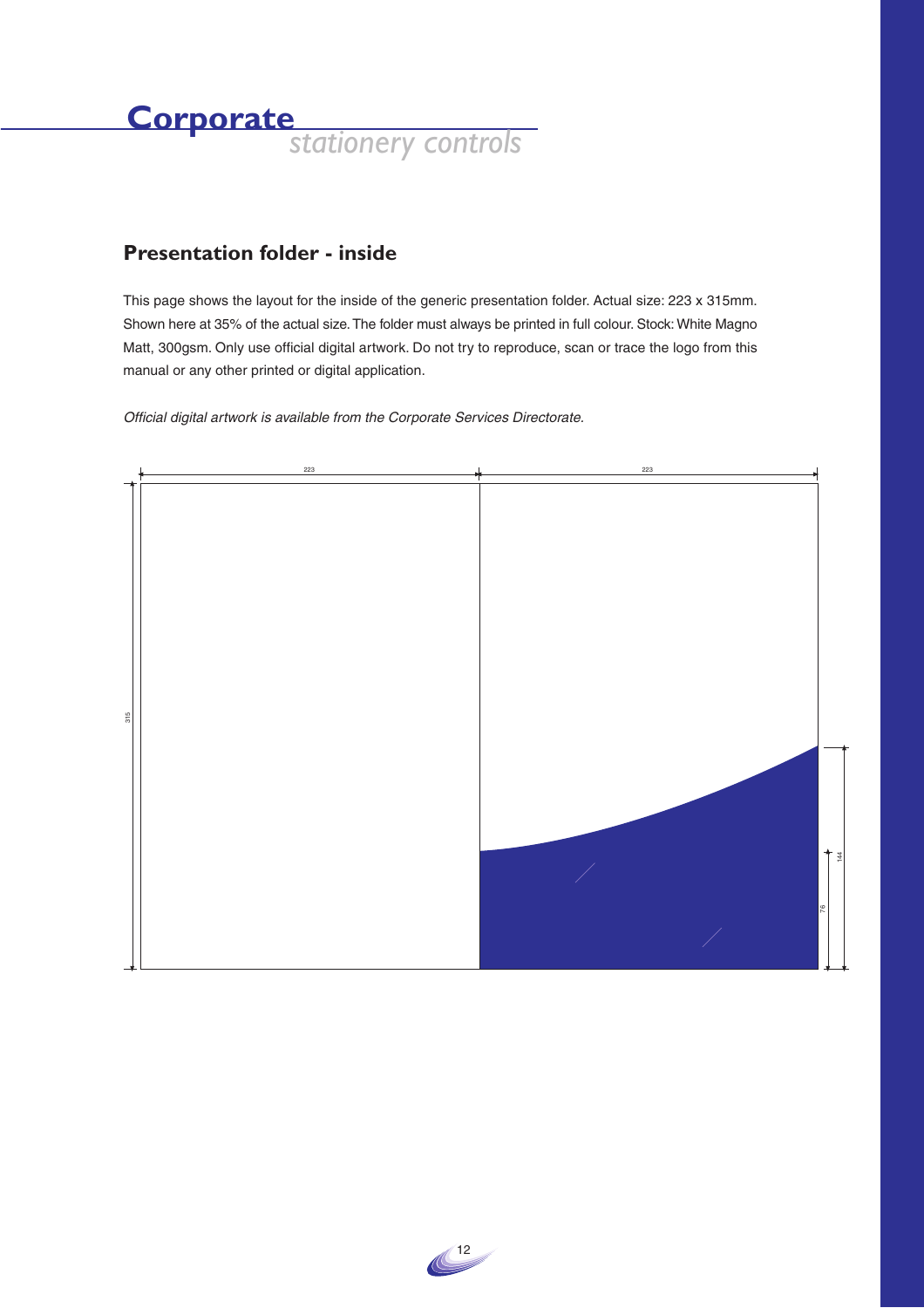

## **External signage**

Signage is the most visible element of our Brand. Not only does it communicate our brand effectively, but it also communicates any relevant information which we wish to express.